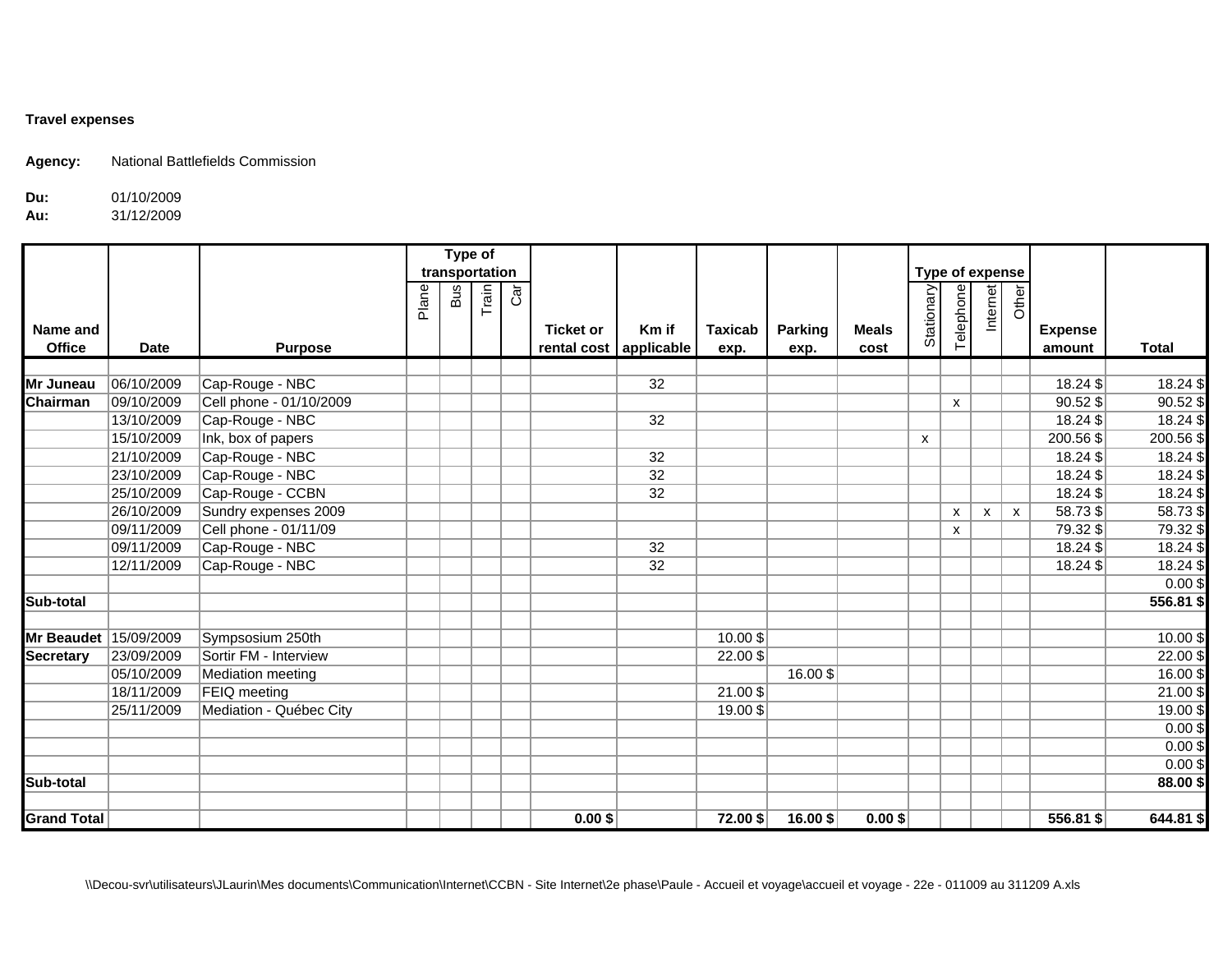## **Accommodation expenses**

**Agency:** National Battlefields Commission

**From**01/10/2009

**To:**31/12/2009

|                    |             | <b>Type of expense</b> |                           |                           |                                   |                     |                         |             |              |
|--------------------|-------------|------------------------|---------------------------|---------------------------|-----------------------------------|---------------------|-------------------------|-------------|--------------|
| Name and<br>Office | <b>Date</b> | <b>Breakfast</b>       | Lunch                     | Dinner                    | <b>Purpose</b>                    | Number of<br>people | <b>Place</b>            | <b>City</b> | <b>Total</b> |
|                    |             |                        |                           |                           |                                   |                     |                         |             |              |
| Mr Juneau          | 21/10/2009  |                        |                           | $\boldsymbol{\mathsf{x}}$ | Meeting of the board of directors | 10                  | Louis-Hébert Restaurant | Québec      | 716.70\$     |
| Chairman           | 12/11/2009  |                        | X                         |                           | Meeting of the board of directors | 10                  | Louis-Hébert Restaurant | Québec      | 337.96\$     |
|                    |             |                        |                           |                           |                                   |                     |                         |             |              |
|                    |             |                        |                           |                           |                                   |                     |                         |             |              |
|                    |             |                        |                           |                           |                                   |                     |                         |             |              |
| Sub-total          |             |                        |                           |                           |                                   |                     |                         |             | 1 054.66 \$  |
| <b>Mr Beaudet</b>  | 23/11/2009  |                        | $\boldsymbol{\mathsf{x}}$ |                           | Communication consulting          | $\mathbf{2}$        | Cosmos                  | Québec      | $53.58$ \$   |
| <b>Secretary</b>   | 16/12/2009  |                        | $\boldsymbol{\mathsf{x}}$ |                           | File - Plaines lunes              | 5                   | Louis-Hébert Restaurant | Québec      | 171.25\$     |
|                    |             |                        |                           |                           |                                   |                     |                         |             |              |
|                    |             |                        |                           |                           |                                   |                     |                         |             |              |
|                    |             |                        |                           |                           |                                   |                     |                         |             |              |
|                    |             |                        |                           |                           |                                   |                     |                         |             |              |
|                    |             |                        |                           |                           |                                   |                     |                         |             |              |
|                    |             |                        |                           |                           |                                   |                     |                         |             |              |
| Sub-total          |             |                        |                           |                           |                                   |                     |                         |             | 224.83 \$    |